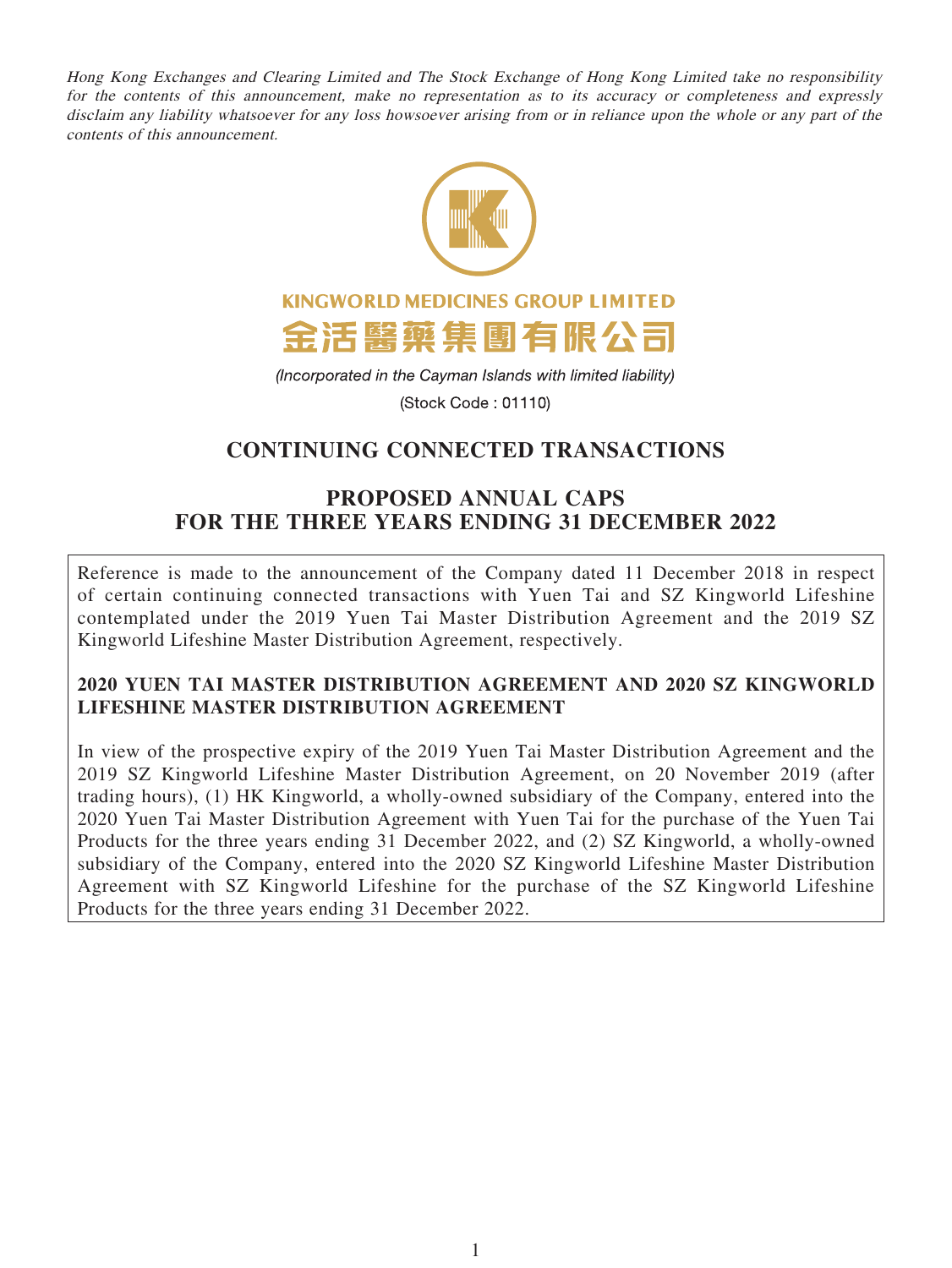# **IMPLICATIONS UNDER THE LISTING RULES**

Both Yuen Tai and SZ Kingworld Lifeshine are companies wholly-owned by Morning Gold, which is in turn 51% held by Mr. Zhao and 49% held by Ms. Chan, respectively. Both of Mr. Zhao and Ms. Chan are executive Directors and Controlling Shareholders of the Company. Therefore, each of Yuen Tai and SZ Kingworld Lifeshine is a connected person of the Company and the transactions under each of the 2020 Master Distribution Agreements constitute continuing connected transactions of the Company under Chapter 14A of the Listing Rules.

Given that the transactions contemplated under the 2020 Master Distribution Agreements are to be made with Yuen Tai and SZ Kingworld Lifeshine, and these two companies are indirectly wholly-owned by Mr. Zhao and Ms. Chan, such transactions shall be aggregated in accordance with Rule 14A.81 of the Listing Rules.

Since one or more of the applicable percentage ratios in respect of the aggregate of the proposed annual caps for the transactions contemplated under the 2020 Master Distribution Agreements is/are expected to exceed 5%, the transactions thereunder are subject to the reporting, announcement, annual review, circular and Independent Shareholders' approval requirements under Chapter 14A of the Listing Rules.

The Independent Financial Adviser has been appointed to advise the Independent Board Committee and the Independent Shareholders, and the Independent Board Committee has been established to advise the Independent Shareholders in respect of the transactions under each of the 2020 Master Distribution Agreements and their respective proposed annual caps for the three years ending 31 December 2022.

A circular containing, among other things, (i) details of the transactions under each of the 2020 Master Distribution Agreements as set out in this announcement and the proposed annual caps thereof; (ii) a letter from the Independent Financial Adviser to the Independent Board Committee and the Independent Shareholders containing its advice on the 2020 Master Distribution Agreements and the proposed annual caps thereof; (iii) recommendation of the Independent Board Committee to the Independent Shareholders; and (iv) the notice convening the EGM will be despatched to the Shareholders on or before 10 December 2019, which is within 15 Business Days after the publication of this announcement.

# **A. Background**

Reference is made to the announcement of the Company dated 11 December 2018 in respect of certain continuing connected transactions with Yuen Tai and SZ Kingworld Lifeshine contemplated under the 2019 Yuen Tai Master Distribution Agreement and the 2019 SZ Kingworld Lifeshine Master Distribution Agreement, respectively.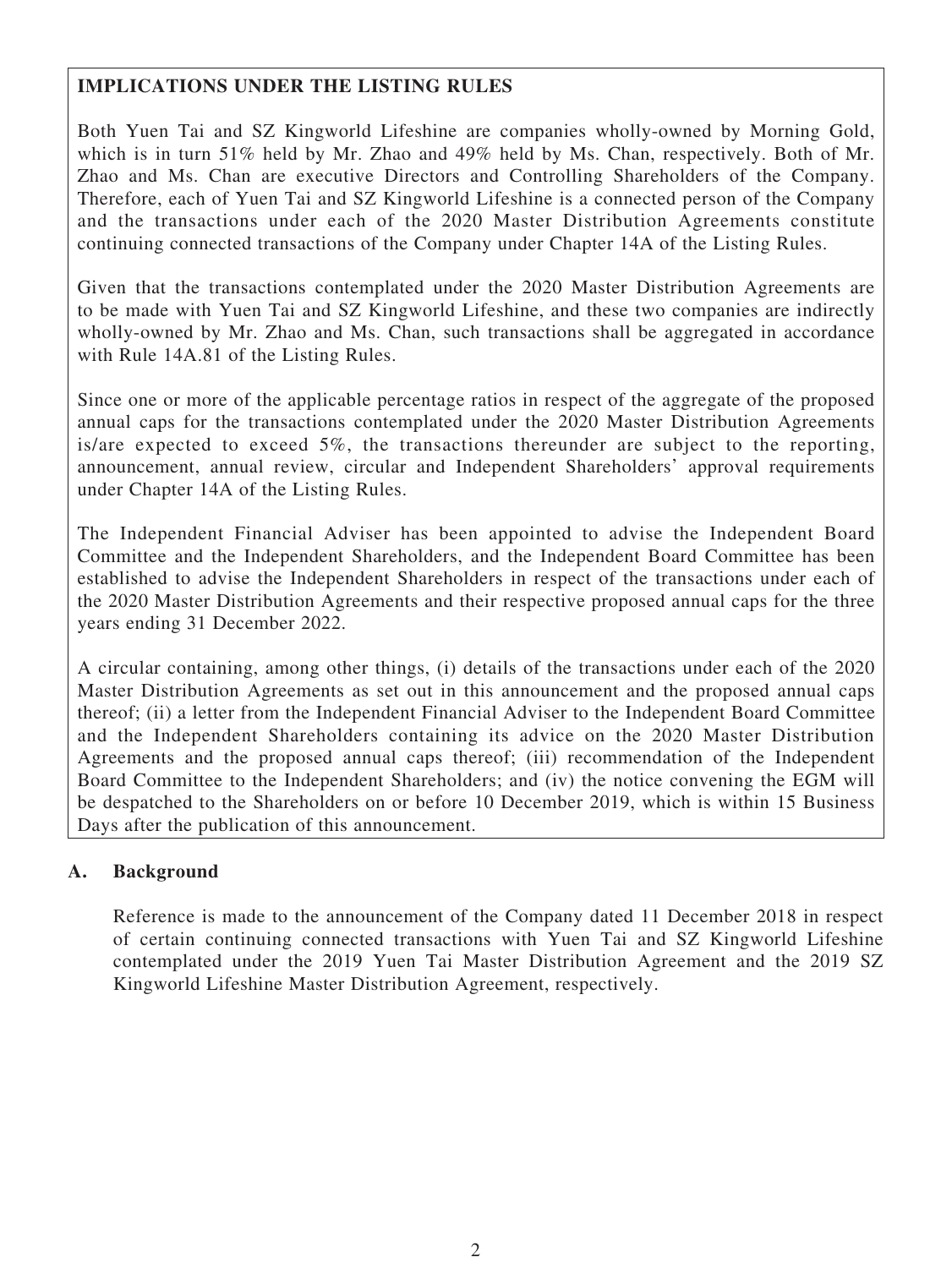In view of the prospective expiry of the 2019 Yuen Tai Master Distribution Agreement and the 2019 SZ Kingworld Lifeshine Master Distribution Agreement, on 20 November 2019 (after trading hours), (1) HK Kingworld, a wholly-owned subsidiary of the Company, entered into the 2020 Yuen Tai Master Distribution Agreement with Yuen Tai for the purchase of the Yuen Tai Products for the three years ending 31 December 2022, and (2) SZ Kingworld, a wholly-owned subsidiary of the Company, entered into the 2020 SZ Kingworld Lifeshine Master Distribution Agreement with SZ Kingworld Lifeshine for the purchase of the SZ Kingworld Lifeshine Products for the three years ending 31 December 2022.

Details of the 2020 Master Distribution Agreements are as follows:

# **B. 2020 Yuen Tai Master Distribution Agreement**

**1. Date:** 20 November 2019

# **2. Parties:**

- (a) HK Kingworld, a wholly-owned subsidiary of the Company
- (b) Yuen Tai

# **3. Description of the transactions:**

Pursuant to the 2020 Yuen Tai Master Distribution Agreement, HK Kingworld has agreed to purchase the Yuen Tai Products from Yuen Tai and act as the exclusive distributor for distribution of the Yuen Tai Products in the Greater China.

## **4. Condition precedent:**

The 2020 Yuen Tai Master Distribution Agreement shall take effect subject to and conditional upon obtaining the Independent Shareholders' approval in respect of the 2020 Yuen Tai Master Distribution Agreement and the proposed annual caps for the transactions under the agreement.

## **5. Term:**

The 2020 Yuen Tai Master Distribution Agreement is for a term of three years with effect from 1 January 2020 and ending on 31 December 2022 (both days inclusive).

## **6. Pricing and payment terms:**

The 2020 Yuen Tai Master Distribution Agreement was negotiated and entered into on an arm's length basis and on normal commercial terms. The terms and conditions (including but not limited to the prices) on which the Yuen Tai Products are to be purchased by the Group should be on normal commercial terms and no less favourable than those obtained from independent third parties by the Group. The Group will satisfy the consideration of such purchases by its internal resources.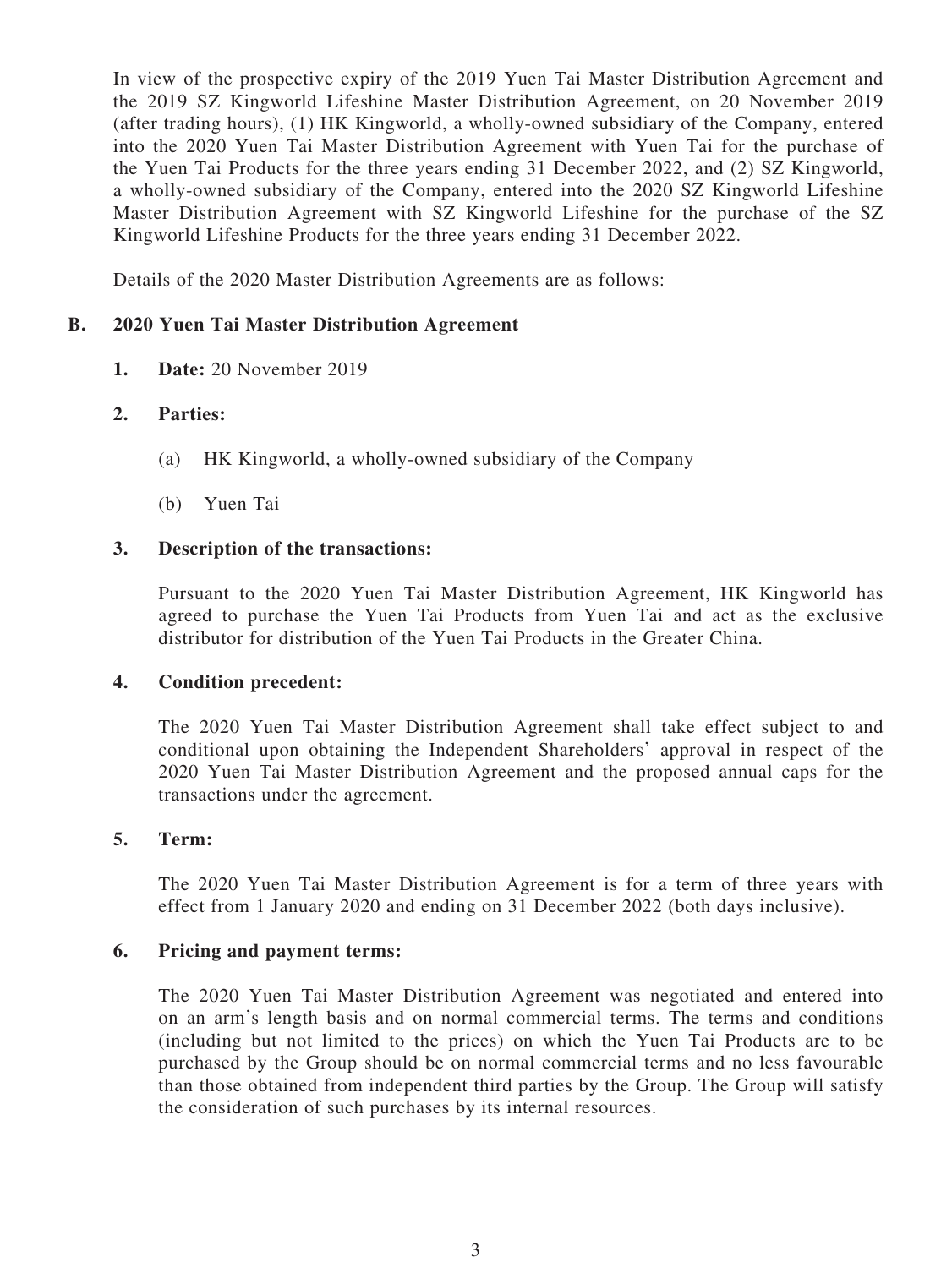The prices of the Yuen Tai Products to be purchased by the Group will be based on the prevailing market prices of similar products and the unit prices of the Yuen Tai Products from time to time and will be no less favourable to the Group than those terms offered by other independent third parties suppliers.

The actual amounts, types, unit prices, delivery dates and methods of delivery of the Yuen Tai Products to the Group will be subject to individual orders placed by the Group and accepted by Yuen Tai. To the extent that a comparison can be made (subject to similar nature, quality, quantity of purchase and conditions of the products and/ or services), the Company and/or HK Kingworld shall use its best efforts to obtain price quotations from at least two independent third parties for comparison purposes (if applicable), to determine whether the prices and/or terms offered by Yuen Tai are fair and reasonable, and are similar to or more favourable than those offered by the independent third party(ies). The Group shall have the right to terminate or cancel the transactions if the terms and conditions are less favourable to the Group than those offered by other independent third parties suppliers.

40% of the purchase price shall be paid in advance by the Group within three days after the Group has placed an order for each batch of products and the remaining balance of the purchase price shall be paid upon delivery of the products and the passing of the product inspection.

# **7. Historical transaction amounts:**

Set out below are the historical transaction amounts between the Group and Yuen Tai in respect of the purchase and distribution of Yuen Tai Products under the 2017 Yuen Tai Mater Distribution Agreement for the year ended 31 December 2017, under the 2018 Yuen Tai Master Distribution Agreement for the year ended 31 December 2018 and under the 2019 Yuen Tai Master Distribution Agreement for the ten months ended 31 October 2019, the annual caps under the 2017 Yuen Tai Master Distribution Agreement for the year ended 31 December 2017, under the 2018 Yuen Tai Master Distribution Agreement for the year ended 31 December 2018 and under the 2019 Yuen Tai Master Distribution Agreement for the year ending 31 December 2019:

 $\mathbf{r}$  and  $\mathbf{r}$ 

|                                      | <b>Audited</b>                                                     |                                                            | <b>Audited</b>                                                     |                                                            | Unaudited<br>transaction                                    |                                                             |
|--------------------------------------|--------------------------------------------------------------------|------------------------------------------------------------|--------------------------------------------------------------------|------------------------------------------------------------|-------------------------------------------------------------|-------------------------------------------------------------|
|                                      | transaction<br>amount for the<br>vear ended<br>31 December<br>2017 | Annual<br>cap for the<br>vear ended<br>31 December<br>2017 | transaction<br>amount for the<br>vear ended<br>31 December<br>2018 | Annual<br>cap for the<br>year ended<br>31 December<br>2018 | amount<br>for the ten<br>months ended<br>31 October<br>2019 | Annual<br>cap for the<br>year ending<br>31 December<br>2019 |
| <b>Purchase of Yuen Tai Products</b> | HK\$3,739,000                                                      | HK\$6,320,000                                              | HK\$15,000                                                         | HK\$8,900,000                                              | <b>HK</b> \$nil                                             | HK\$3,670,000                                               |
|                                      | RMB3,175,000                                                       | RMB5,366,000                                               | RMB13,000                                                          | <i>(equivalent to approximately)</i><br>RMB7,556,000       | RMBnil                                                      | RMB3,233,000                                                |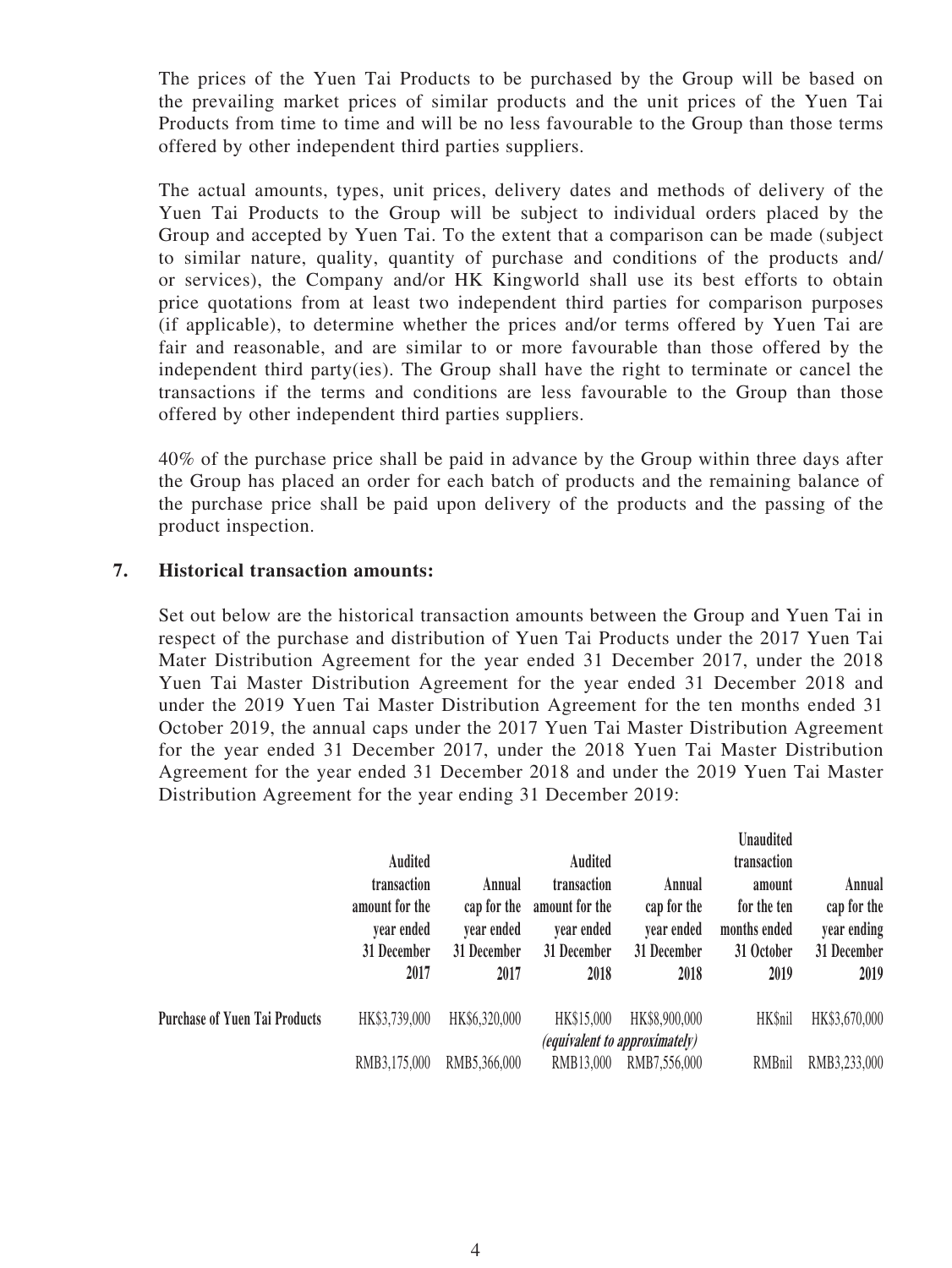# **8. Proposed annual caps:**

Set out below are the proposed annual caps under the 2020 Yuen Tai Master Distribution Agreement for the three years ending 31 December 2022:

|                                      | Annual<br>cap for the<br>year ending<br>31 December<br>2020 | Annual<br>cap for the<br>year ending<br>31 December<br>2021 | <b>Annual</b><br>cap for the<br>year ending<br>31 December<br>2022 |
|--------------------------------------|-------------------------------------------------------------|-------------------------------------------------------------|--------------------------------------------------------------------|
| <b>Purchase of Yuen Tai Products</b> | HK\$4,740,000                                               |                                                             | HK\$9,968,000 HK\$13,781,000                                       |
|                                      |                                                             | <i>(equivalent to approximately)</i>                        |                                                                    |
|                                      | RMB4,242,000                                                |                                                             | RMB8,921,000 RMB12,334,000                                         |

In arriving at the above proposed annual caps, the Directors have taken into account the following factors:

- (i) the historical figures of the actual transaction amounts of the transactions under the 2017 Yuen Tai Master Distribution Agreement for the year ended 31 December 2017, under the 2018 Yuen Tai Master Distribution Agreement for the year ended 31 December 2018 and under the 2019 Yuen Tai Master Distribution Agreement for the ten months ended 31 October 2019. The Directors are of the view that there was no transaction under the 2019 Yuen Tai Master Distribution Agreement for the ten months ended 31 October 2019 due to the delay in obtaining production certification by Yuen Tai for the supply of the Yuen Tai Products, which was an uncontrollable one-off incident. The related production certification was obtained in early November 2019; and
- (ii) the expected demand for different pharmaceutical and healthcare products from customers.

## **C. 2020 SZ Kingworld Lifeshine Master Distribution Agreement**

**1. Date:** 20 November 2019

## **2. Parties:**

- (a) SZ Kingworld, a wholly-owned subsidiary of the Company
- (b) SZ Kingworld Lifeshine

# **3. Description of the transactions:**

Pursuant to the 2020 SZ Kingworld Lifeshine Master Distribution Agreement, SZ Kingworld has agreed to purchase the SZ Kingworld Lifeshine Products from SZ Kingworld Lifeshine and act as the exclusive distributor for distribution of the SZ Kingworld Lifeshine Products in the Greater China.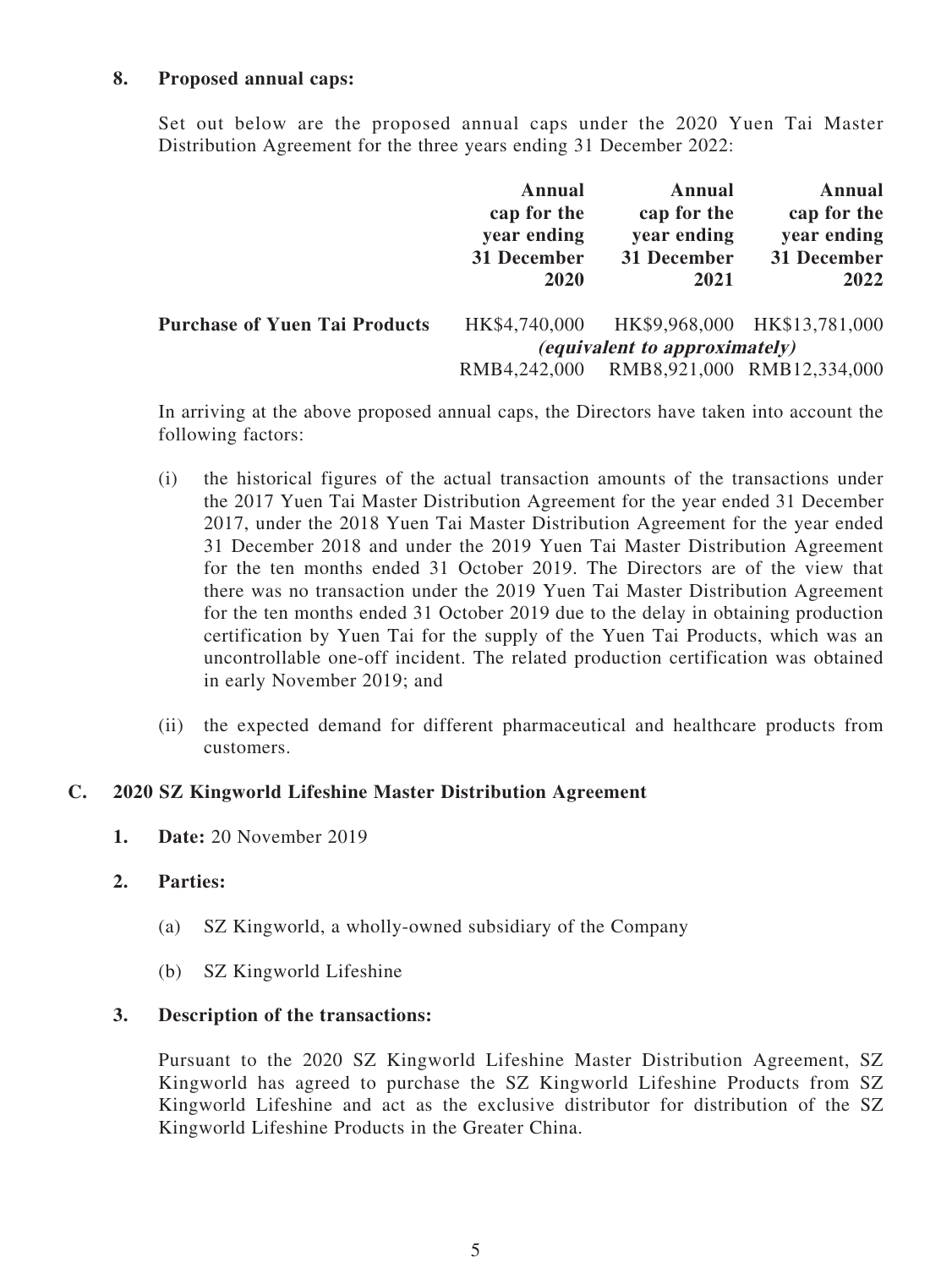# **4. Condition precedent:**

The 2020 SZ Kingworld Lifeshine Master Distribution Agreement shall take effect subject to and conditional upon obtaining the Independent Shareholders' approval in respect of the 2020 SZ Kingworld Lifeshine Master Distribution Agreement and the proposed annual caps for the transactions under the agreement.

# **5. Term:**

The 2020 SZ Kingworld Lifeshine Master Distribution Agreement is for a term of three years with effect from 1 January 2020 and ending on 31 December 2022 (both days inclusive).

# **6. Pricing and payment terms:**

The 2020 SZ Kingworld Lifeshine Master Distribution Agreement was negotiated and entered into on an arm's length basis and on normal commercial terms. The terms and conditions (including but not limited to the prices) on which the SZ Kingworld Lifeshine Products are to be purchased by the Group should be on normal commercial terms and no less favourable than those obtained from independent third parties by the Group. The Group will satisfy the consideration of such purchases by its internal resources.

The prices of the SZ Kingworld Lifeshine Products to be purchased by the Group will be based on the prevailing market prices of similar products and the unit prices of the SZ Kingworld Lifeshine Products as from time to time and will be no less favourable to the Group than those terms offered by other independent third parties suppliers.

The actual amounts, types, unit prices, delivery dates and methods of delivery of the SZ Kingworld Lifeshine Products to the Group will be subject to individual orders placed by the Group and accepted by SZ Kingworld Lifeshine. To the extent that a comparison can be made (subject to similar nature, quality, quantity of purchase and conditions of the products and/or services), the Company and/or SZ Kingworld shall use its best efforts to obtain price quotations from at least two independent third parties for comparison purposes (if applicable), to determine whether the prices and/or terms offered by SZ Kingworld Lifeshine are fair and reasonable, and are similar to or more favourable than those offered by the independent third party(ies). The Group shall have the right to terminate or cancel the transactions if the terms and conditions are less favourable to the Group than those offered by other independent third parties suppliers.

40% of the purchase price shall be paid in advance by the Group within three days after the Group has placed an order for each batch of products and the remaining balance of the purchase price shall be paid upon delivery of the products and the passing of the product inspection.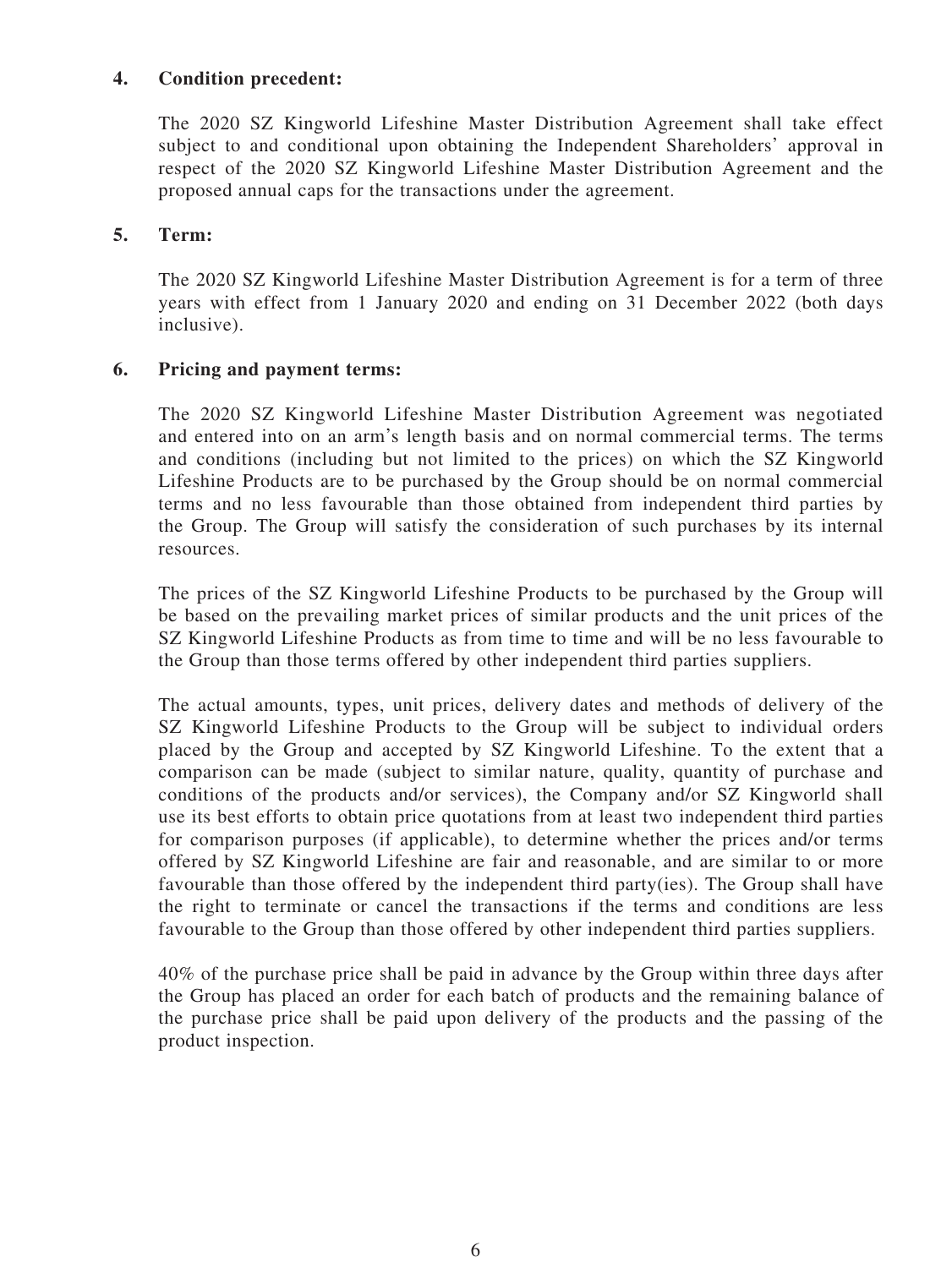## **7. Historical transaction amounts:**

Set out below are the historical transaction amounts between the Group and SZ Kingworld Lifeshine in respect of the purchase and distribution of SZ Kingworld Lifeshine Products under the 2017 SZ Kingworld Lifeshine Master Distribution Agreement for the year ended 31 December 2017, under the 2018 SZ Kingworld Lifeshine Master Distribution Agreement for the year ended 31 December 2018 and under the 2019 SZ Kingworld Lifeshine Master Distribution Agreement for the ten months ended 31 October 2019, the annual caps under the 2017 SZ Kingworld Lifeshine Master Distribution Agreement for the year ended 31 December 2017, under the 2018 SZ Kingworld Lifeshine Master Distribution Agreement for the year ended 31 December 2018 and under the 2019 SZ Kingworld Lifeshine Master Distribution Agreement for the year ending 31 December 2019:

|                                     | <b>Audited</b><br>transaction<br>amount for the<br>year ended<br>31 December<br>2017 | Annual<br>cap for the<br>vear ended<br>31 December<br>2017 | <b>Audited</b><br>transaction<br>amount for the<br>vear ended<br>31 December<br>2018 | Annual<br>cap for the<br>year ended<br>31 December<br>2018 | <b>Unaudited</b><br>transaction<br>amount<br>for the ten<br>months ended<br>31 October<br>2019 | Annual<br>cap for the<br>year ending<br>31 December<br>2019 |
|-------------------------------------|--------------------------------------------------------------------------------------|------------------------------------------------------------|--------------------------------------------------------------------------------------|------------------------------------------------------------|------------------------------------------------------------------------------------------------|-------------------------------------------------------------|
| Purchase of SZ                      |                                                                                      |                                                            |                                                                                      |                                                            |                                                                                                |                                                             |
| <b>Kingworld Lifeshine Products</b> | RMB9,187,000                                                                         | RMB24,340,000                                              | RMB11,664,000                                                                        | RMB21,910,000                                              | RMB10,839,000                                                                                  | RMB20,400,000                                               |
|                                     |                                                                                      |                                                            |                                                                                      | <i>(equivalent to approximately)</i>                       |                                                                                                |                                                             |
|                                     | HK\$10,618,000                                                                       | HK\$27,748,000                                             | HK\$13,817,000                                                                       | HK\$25,807,000                                             | HK\$12,232,000                                                                                 | HK\$23,156,000                                              |

#### **8. Proposed annual caps:**

Set out below are the proposed annual caps under the 2020 SZ Kingworld Lifeshine Master Distribution Agreement for the three years ending 31 December 2022:

|                                     | <b>Annual</b><br>cap for the<br>year ending<br>31 December<br>2020 | <b>Annual</b><br>cap for the<br>year ending<br>31 December<br>2021 | Annual<br>cap for the<br>year ending<br>31 December<br>2022 |
|-------------------------------------|--------------------------------------------------------------------|--------------------------------------------------------------------|-------------------------------------------------------------|
| <b>Purchase of SZ</b>               |                                                                    |                                                                    |                                                             |
| <b>Kingworld Lifeshine Products</b> |                                                                    | RMB22,271,000 RMB24,498,000 RMB26,948,000                          |                                                             |
|                                     | <i>(equivalent to approximately)</i>                               |                                                                    |                                                             |
|                                     | HK\$24,884,000                                                     | HK\$27,372,000                                                     | HK\$30,110,000                                              |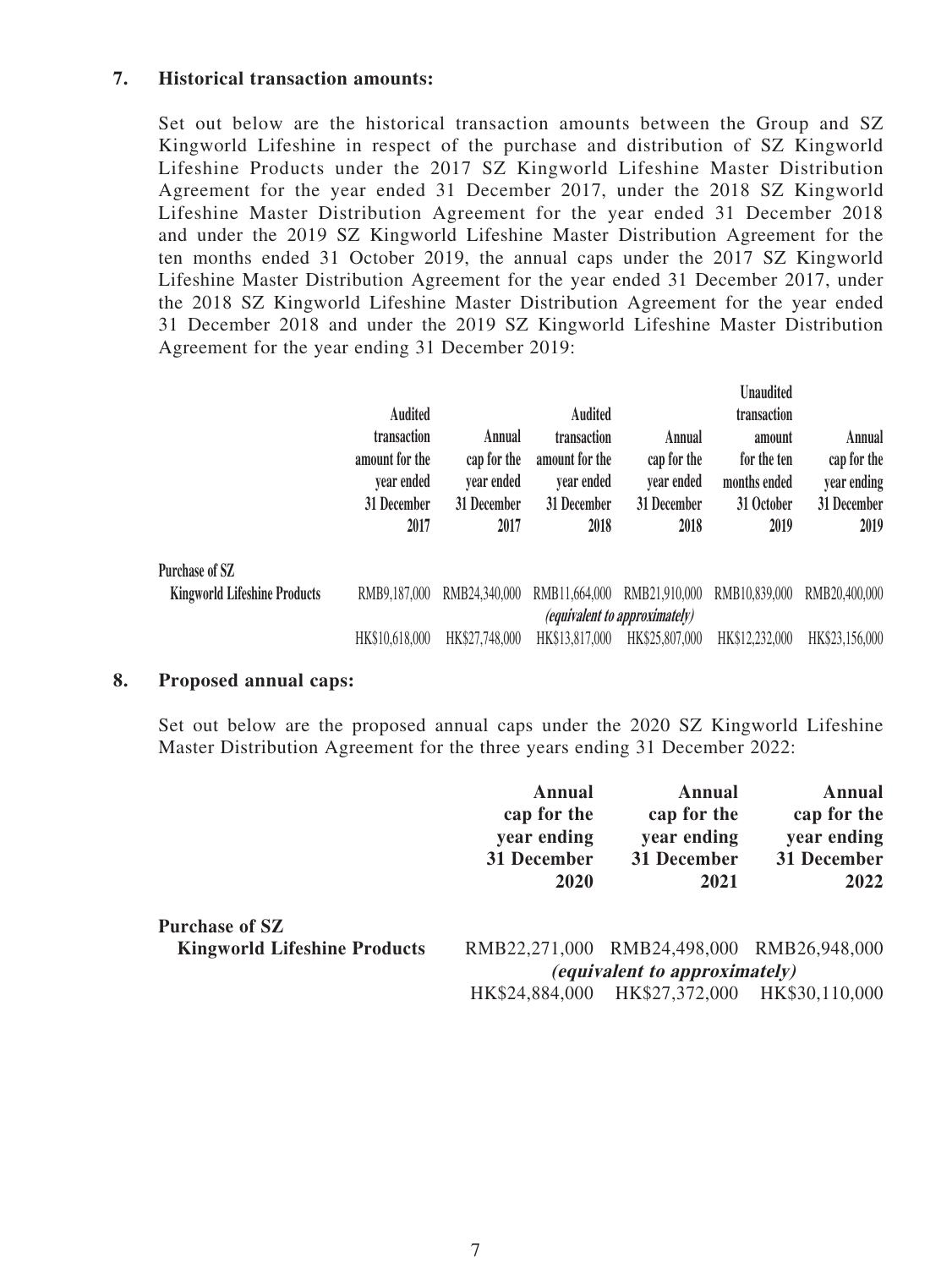In arriving at the above proposed annual caps, the Directors have taken into account the following factors:

- (i) the historical figures of the actual transaction amounts of the transactions under the 2017 SZ Kingworld Lifeshine Master Distribution Agreement for the year ended 31 December 2017, under the 2018 SZ Kingworld Lifeshine Master Distribution Agreement for the year ended 31 December 2018 and under the 2019 SZ Kingworld Lifeshine Master Distribution Agreement for the ten months ended 31 October 2019; and
- (ii) the expected demand for different pharmaceutical and healthcare products from customers.

# **D. REASONS FOR AND BENEFITS IN ENTERING INTO THE 2020 MASTER DISTRIBUTION AGREEMENTS**

The Group is principally engaged in the distribution of pharmaceutical and healthcare products in the PRC. The pharmaceutical and healthcare products distributed by the Group are supplied by various suppliers including Yuen Tai and SZ Kingworld Lifeshine. The Directors consider that a long term and steady relationship with these suppliers are of importance to the Group as it enables stability in the supply to the Group which in turn avoids any unnecessary disruption to the Group's business and guarantees a smooth operation of the Group. By entering into the 2020 Master Distribution Agreements, the Group can maintain long term relationships with Yuen Tai and SZ Kingworld Lifeshine.

Pursuant to the 2020 Master Distribution Agreements, the products to be purchased by the Group are on an exclusive basis and the prices of such products should be on normal commercial terms and no less favourable than those obtained from independent third parties. As such, the Group may gain competitive advantage in terms of costs. As the Group will act as the exclusive distributor for distribution of such products in the Greater China, the Group may avoid competition with other distributors with respect to the same products in the market.

In light of the above factors, the Directors (excluding Mr. Zhao and Ms. Chan, who have abstained from voting on the relevant board resolutions due to their interest in the 2020 Master Distribution Agreements and the independent non-executive Directors) consider that the terms under each of the 2020 Master Distribution Agreements and their respective proposed annual caps for the three years ending 31 December 2022 are fair and reasonable and in the interests of the Shareholders as a whole. The opinion of the independent non-executive Directors will be formed after taking into account the advice to be provided by the Independent Financial Adviser, which will be set out in the circular to be despatched to the Shareholders on or before 10 December 2019.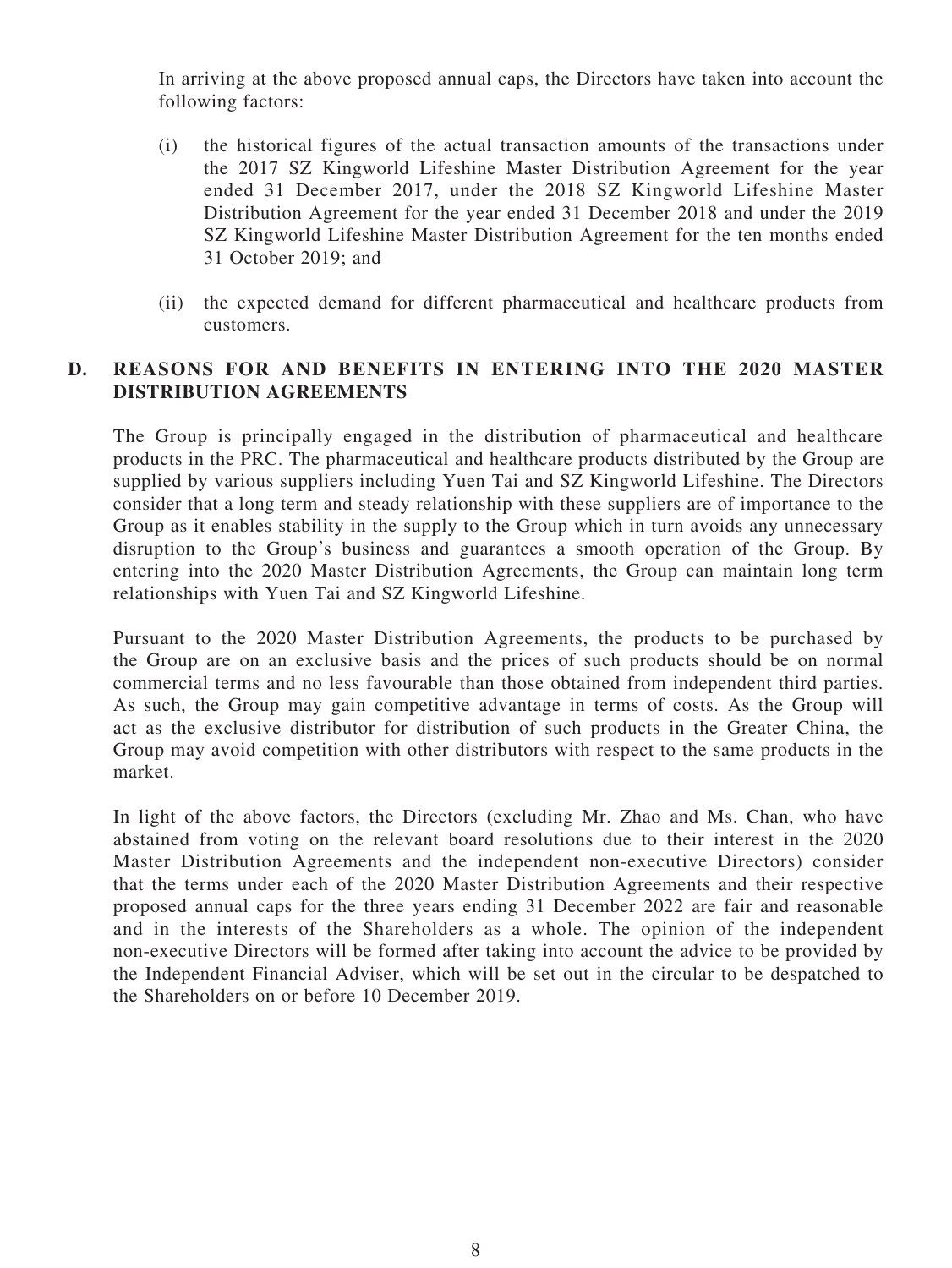## **E. GENERAL INFORMATION**

#### **1. Principal Business Activities**

#### **a) The Group**

The Group is principally engaged in the distribution of pharmaceutical and healthcare products in the PRC and Hong Kong.

#### **b) Yuen Tai**

Yuen Tai is principally engaged in the manufacturing of pharmaceutical and healthcare products.

## **c) SZ Kingworld Lifeshine**

SZ Kingworld Lifeshine is principally engaged in the manufacturing of pharmaceutical and healthcare products.

## **F. IMPLICATIONS UNDER THE LISTING RULES**

Both Yuen Tai and SZ Kingworld Lifeshine are companies wholly-owned by Morning Gold, which is in turn 51% held by Mr. Zhao and 49% held by Ms. Chan, respectively. Both of Mr. Zhao and Ms. Chan are executive Directors and Controlling Shareholders of the Company. Therefore, each of Yuen Tai and SZ Kingworld Lifeshine is a connected person of the Company and the transactions under each of the 2020 Master Distribution Agreements constitute continuing connected transactions of the Company under Chapter 14A of the Listing Rules.

Given that the transactions contemplated under the 2020 Master Distribution Agreements are to be made with Yuen Tai and SZ Kingworld Lifeshine, and these two companies are indirectly wholly-owned by Mr. Zhao and Ms. Chan, such transactions shall be aggregated in accordance with Rule 14A.81 of the Listing Rules.

Since one or more of the applicable percentage ratios in respect of the aggregate of the proposed annual caps for the transactions contemplated under the 2020 Master Distribution Agreements is/are expected to exceed 5%, the transactions thereunder are subject to the reporting announcement, annual review, circular and Independent Shareholders' approval requirements under Chapter 14A of the Listing Rules.

The Company confirms that the transactions contemplated under the 2020 Master Distribution Agreements are of a revenue nature in the ordinary and usual course of business of the Company and therefore are exempted from the requirements under Chapter 14 of the Listing Rules.

Other than Mr. Zhao and Ms. Chan, no Director is materially interested in the transactions under each of the 2020 Master Distribution Agreements and is required to abstain from voting on the Board resolutions to approve such agreements.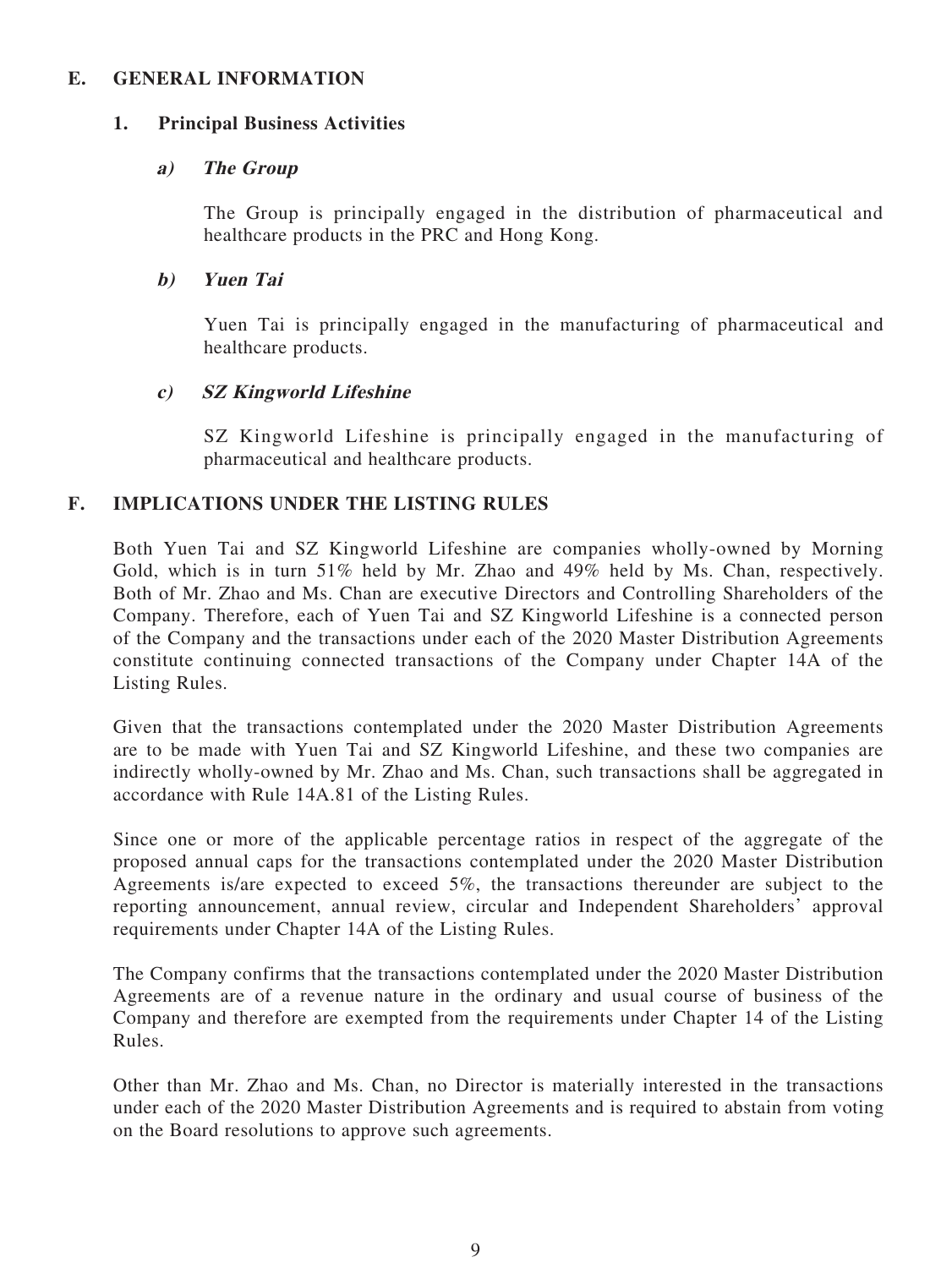The Company will convene the EGM to obtain the approval from the Independent Shareholders in respect of the 2020 Master Distribution Agreements and their respective proposed annual caps for the three years ending 31 December 2022.

As Mr. Zhao and Ms. Chan have a material interest in the 2020 Master Distribution Agreements and the transactions contemplated thereunder, Mr. Zhao and Ms. Chan and their associates are required under the Listing Rules to abstain from voting on the relevant resolutions at the EGM in respect of the 2020 Master Distribution Agreements and their respective proposed annual caps for the three years ending 31 December 2022.

The Independent Financial Adviser has been appointed to advise the Independent Board Committee and the Independent Shareholders, and the Independent Board Committee has been established to advise the Independent Shareholders in respect of the transactions under each of the 2020 Master Distribution Agreements and their respective proposed annual caps for the three years ending 31 December 2022.

A circular containing, among other things, (i) details of the transactions under each of the 2020 Master Distribution Agreements as set out in this announcement and the proposed annual caps thereof; (ii) a letter from the Independent Financial Adviser to the Independent Board Committee and the Independent Shareholders containing its advice on the 2020 Master Distribution Agreements and the proposed annual caps thereof; (iii) recommendation of the Independent Board Committee to the Independent Shareholders; and (iv) the notice convening the EGM will be despatched to the Shareholders on or before 10 December 2019, which is within 15 Business Days after the publication of this announcement.

## **G. DEFINITIONS**

In this announcement, unless the context otherwise requires, the following terms shall have the following meanings:

| "2017 SZ Kingworld<br>Lifeshine Master<br>Distribution Agreement"  | the master distribution agreement dated 1 December 2016<br>entered into between SZ Kingworld and SZ Kingworld<br>Lifeshine for the purchase of the SZ Kingworld Lifeshine<br>Products for the year ended 31 December 2017                                   |
|--------------------------------------------------------------------|-------------------------------------------------------------------------------------------------------------------------------------------------------------------------------------------------------------------------------------------------------------|
| "2017 Yuen Tai Master"<br>Distribution Agreement"                  | the master distribution agreement dated 1 December 2016<br>entered into between HK Kingworld and Yuen Tai for<br>the purchase of the Yuen Tai Products for the year ended<br>31 December 2017, as revised and supplemented by the<br>Supplemental Agreement |
| "2018 SZ Kingworld"<br>Lifeshine Master<br>Distribution Agreement" | the master distribution agreement dated 14 December 2017<br>entered into between SZ Kingworld and SZ Kingworld<br>Lifeshine for the purchase of the SZ Kingworld Lifeshine<br>Products for the year ended 31 December 2018                                  |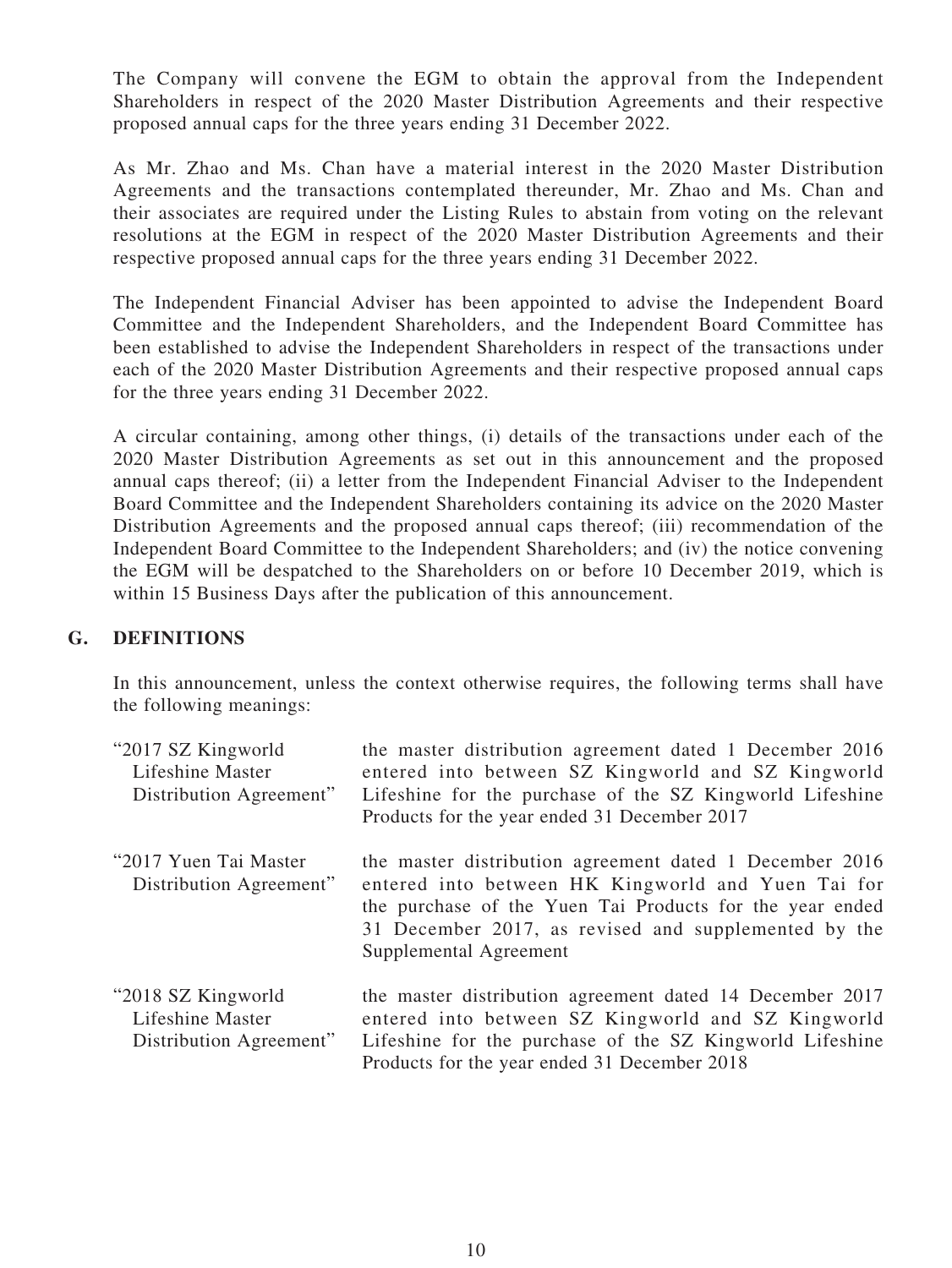| "2018 Yuen Tai Master<br>Distribution Agreement"                   | the master distribution agreement dated 14 December 2017<br>entered into between HK Kingworld and Yuen Tai for the<br>purchase of the Yuen Tai Products for the year ended 31<br>December 2018                                                                                                                |
|--------------------------------------------------------------------|---------------------------------------------------------------------------------------------------------------------------------------------------------------------------------------------------------------------------------------------------------------------------------------------------------------|
| "2019 SZ Kingworld"<br>Lifeshine Master<br>Distribution Agreement" | the master distribution agreement dated 11 December 2018<br>entered into between SZ Kingworld and SZ Kingworld<br>Lifeshine for the purchase of the SZ Kingworld Lifeshine<br>Products for the year ending 31 December 2019                                                                                   |
| "2019 Yuen Tai Master"<br>Distribution Agreement"                  | the master distribution agreement dated 11 December 2018<br>entered into between HK Kingworld and Yuen Tai for the<br>purchase of the Yuen Tai Products for the year ending 31<br>December 2019                                                                                                               |
| "2020 Master Distribution<br>Agreements"                           | collectively, (i) the 2020 Yuen Tai Master Distribution<br>Agreement; and (ii) the 2020 SZ Kingworld Lifeshine Master<br>Distribution Agreement                                                                                                                                                               |
| "2020 SZ Kingworld<br>Lifeshine Master<br>Distribution Agreement"  | the master distribution agreement dated 20 November 2019<br>entered into between SZ Kingworld and SZ Kingworld<br>Lifeshine for the purchase of the SZ Kingworld Lifeshine<br>Products for the three years ending 31 December 2022                                                                            |
| "2020 Yuen Tai Master<br>Distribution Agreement"                   | the master distribution agreement dated 20 November 2019<br>entered into between HK Kingworld and Yuen Tai for the<br>purchase of the Yuen Tai Products for the three years ending<br>31 December 2022                                                                                                        |
| "associate"                                                        | has the meaning ascribed to it under the Listing Rules                                                                                                                                                                                                                                                        |
| "Board"                                                            | the board of directors of the Company                                                                                                                                                                                                                                                                         |
| "Business Day(s)"                                                  | a day other than a Saturday, Sunday or public holiday (or a<br>day on which a tropical cyclone No.8 or above or a "black"<br>rainstorm warning is hoisted in Hong Kong at any time<br>between 9:00 a.m. and 5:00 p.m. on weekdays) on which banks<br>are open in Hong Kong to the general public for business |
| "Company"                                                          | Kingworld Medicines Group Limited (金活醫藥集團有限<br>公司), a company incorporated in the Cayman Islands with<br>limited liability, the shares of which are listed on the Main<br>Board of the Stock Exchange                                                                                                         |
| "connected person(s)"                                              | has the meaning ascribed to it under the Listing Rules                                                                                                                                                                                                                                                        |
|                                                                    | "Controlling Shareholder(s)" has the meaning ascribed to it under the Listing Rules                                                                                                                                                                                                                           |
| "Director(s)"                                                      | the director(s) of the Company                                                                                                                                                                                                                                                                                |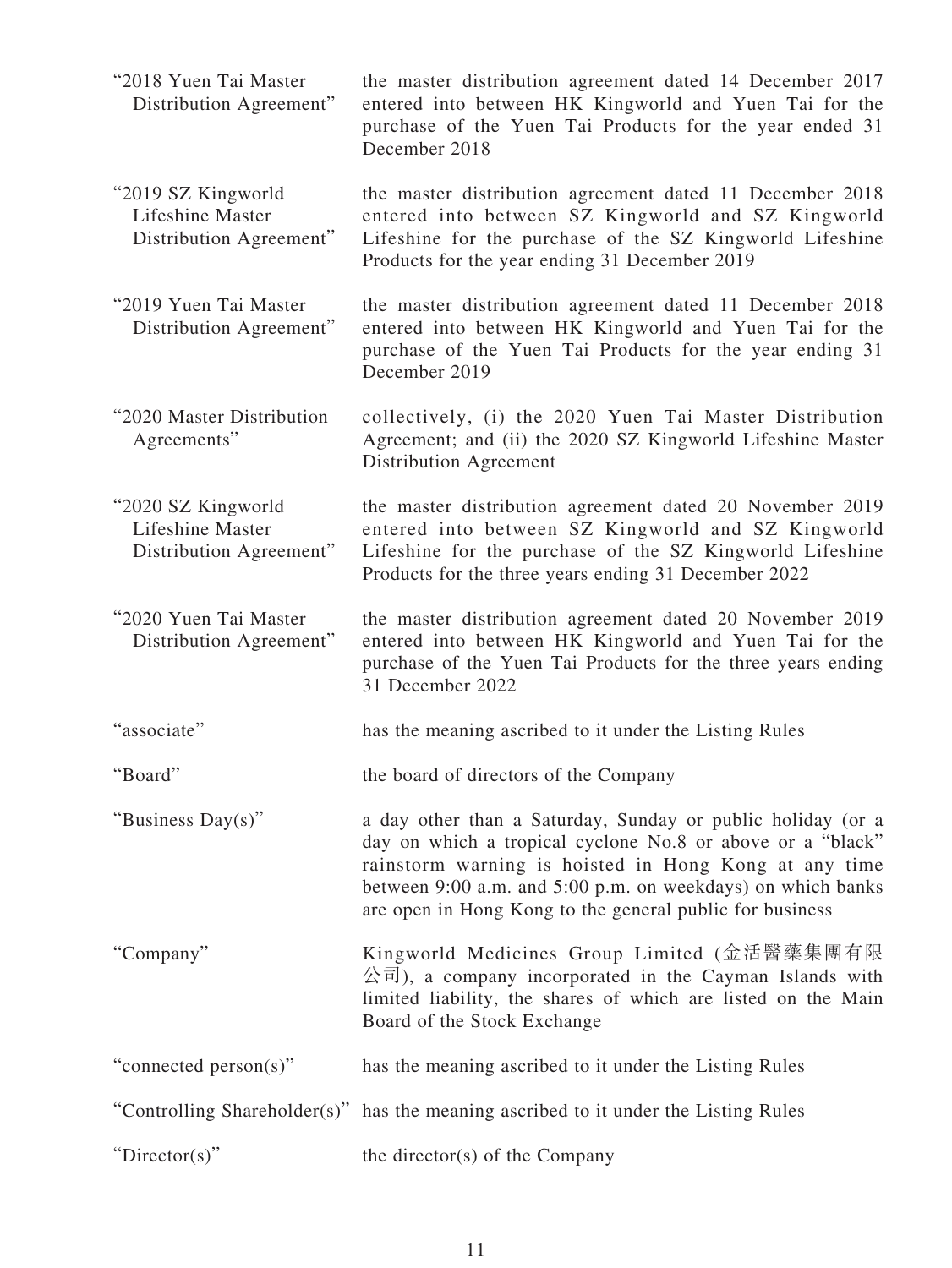| "Dual-Specification"               | a classification of pharmaceutical product which can be sold<br>pursuant to the requirement as for either prescription or OTC<br>pharmaceutical products                                                                                                                                                                                                                                                                                                                                                |
|------------------------------------|---------------------------------------------------------------------------------------------------------------------------------------------------------------------------------------------------------------------------------------------------------------------------------------------------------------------------------------------------------------------------------------------------------------------------------------------------------------------------------------------------------|
| "EGM"                              | an extraordinary general meeting of the Company to be<br>convened for the purpose of considering, and if thought fit,<br>approving the 2020 Master Distribution Agreements and their<br>respective proposed annual caps for the three years ending 31<br>December 2022                                                                                                                                                                                                                                  |
| "Fengbao Jianfu Capsule"           | Fengbao Jianfu Capsule (鳳寶牌健婦膠囊), a<br>Dual-Specification pharmaceutical product manufactured in<br>Hong Kong and imported from Yuen Tai                                                                                                                                                                                                                                                                                                                                                                |
| "GMP"                              | Good Manufacturing Practices, the practices required in order<br>to conform to the guidelines recommended by agencies that<br>control authorisation and licensing for manufacture and sale of<br>food, drug products and active pharmaceutical products                                                                                                                                                                                                                                                 |
| "Greater China"                    | the PRC, including Hong Kong, Macao Special Administrative<br>Region of the PRC and Taiwan                                                                                                                                                                                                                                                                                                                                                                                                              |
| "Group"                            | the Company and its subsidiaries                                                                                                                                                                                                                                                                                                                                                                                                                                                                        |
| "HK\$"                             | Hong Kong dollars, the lawful currency of Hong Kong                                                                                                                                                                                                                                                                                                                                                                                                                                                     |
| "HK Kingworld"                     | Kingworld Medicine Healthcare Limited (金活藥業健康發<br>展有限公司), a limited liability company incorporated under<br>the laws of Hong Kong and a wholly-owned subsidiary of the<br>Company                                                                                                                                                                                                                                                                                                                       |
| "Hong Kong"                        | The Hong Kong Special Administrative Region of the PRC                                                                                                                                                                                                                                                                                                                                                                                                                                                  |
| "Imada Red Flower Oil"             | Imada Red Flower Oil (依馬打正紅花油), a prescribed<br>pharmaceutical product distributed by the Group                                                                                                                                                                                                                                                                                                                                                                                                         |
| "Independent Board<br>Committee"   | a committee of the Board comprising all the independent<br>non-executive Directors, namely, Mr. Duan Jidong, Mr. Zhang<br>Jianbin and Mr. Wong Cheuk Lam                                                                                                                                                                                                                                                                                                                                                |
| "Independent Financial<br>Adviser" | Vinco Capital Limited, a licensed corporation to conduct<br>type 1 (dealing in securities) and type 6 (advising on<br>corporate finance) regulated activities under the SFO, which<br>is appointed to advise the Independent Board Committee and<br>the Independent Shareholders in respect of the 2020 Yuen<br>Tai Master Distribution Agreement, the 2020 SZ Kingworld<br>Lifeshine Master Distribution Agreement and the proposed<br>annual caps for the transactions under each of these agreements |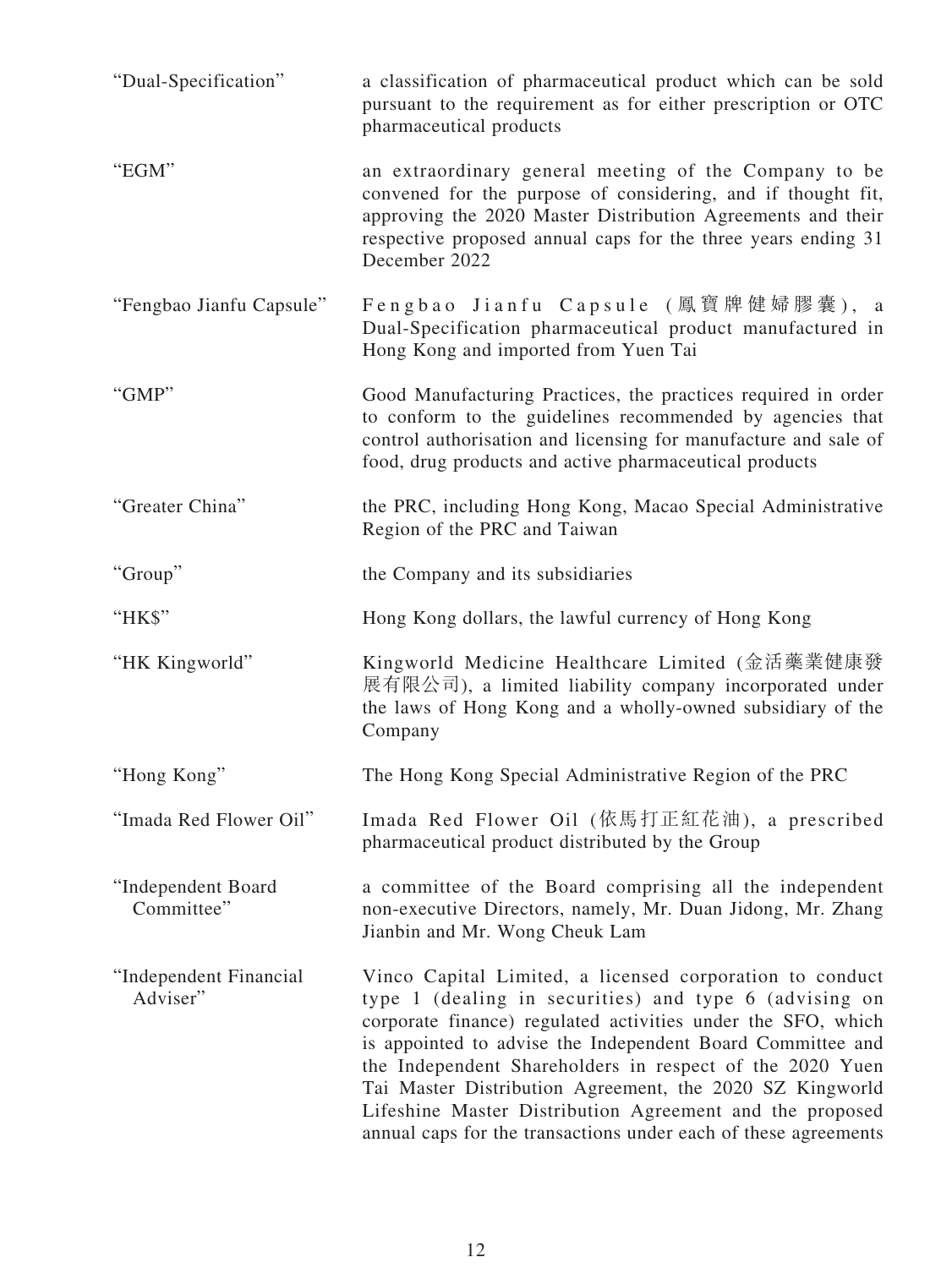|                           | "Independent Shareholder(s)" the Shareholder(s), other than those required by the Listing<br>Rules to abstain from voting on the resolutions to be proposed<br>at the EGM in relation to the 2020 Master Distribution<br>Agreements and accordingly, the proposed annual caps for the<br>continuing connected transactions contemplated thereunder |
|---------------------------|----------------------------------------------------------------------------------------------------------------------------------------------------------------------------------------------------------------------------------------------------------------------------------------------------------------------------------------------------|
| "Kingworld Product Range" | products including but not limited to Kingworld Gan Mao Qing<br>Capsule (金活感冒清膠囊) and products under the Kingworld<br>American Ginseng series (金活洋參系列)                                                                                                                                                                                             |
| "Listing Rules"           | the Rules Governing the Listing of Securities on the Stock<br>Exchange                                                                                                                                                                                                                                                                             |
| "Morning Gold"            | Morning Gold Medicine Company Limited (金辰醫藥有限公<br>$\overline{\overline{r}}$ ), a limited liability company incorporated under the laws of<br>Hong Kong                                                                                                                                                                                             |
| "Mr. Zhao"                | Zhao Li Sheng (趙利生), the chairman, an executive Director,<br>a co-founder and Controlling Shareholder of the Company                                                                                                                                                                                                                               |
| "Ms. Chan"                | Chan Lok San (陳樂藥), an executive Director, a co-founder<br>and Controlling Shareholder of the Company                                                                                                                                                                                                                                              |
| "OTC"                     | over the counter, a classification of pharmaceutical product<br>which can be obtained without any doctors' prescriptions. In<br>the PRC, OTC products are further classified into "OTC (A)"<br>and "OTC $(B)$ "                                                                                                                                    |
| "PRC"                     | the People's Republic of China                                                                                                                                                                                                                                                                                                                     |
| "RMB"                     | Renminbi, the lawful currency of the PRC                                                                                                                                                                                                                                                                                                           |
| "SFO"                     | the Securities and Futures Ordinance (Chapter 571 of the<br>Laws of Hong Kong), as amended, supplemented or otherwise<br>modified from time to time                                                                                                                                                                                                |
| "Shareholders"            | the holders of the shares of the Company                                                                                                                                                                                                                                                                                                           |
| "Stock Exchange"          | The Stock Exchange of Hong Kong Limited                                                                                                                                                                                                                                                                                                            |
| "Supplemental Agreement"  | the supplemental agreement to the 2017 Yuen Tai Master<br>Distribution Agreement dated 28 September 2017 entered into<br>between Yuen Tai and HK Kingworld to revise the maximum<br>transaction amount contemplated under the 2017 Yuen Tai<br>Master Distribution Agreement for the year ended 31 December<br>2017                                |